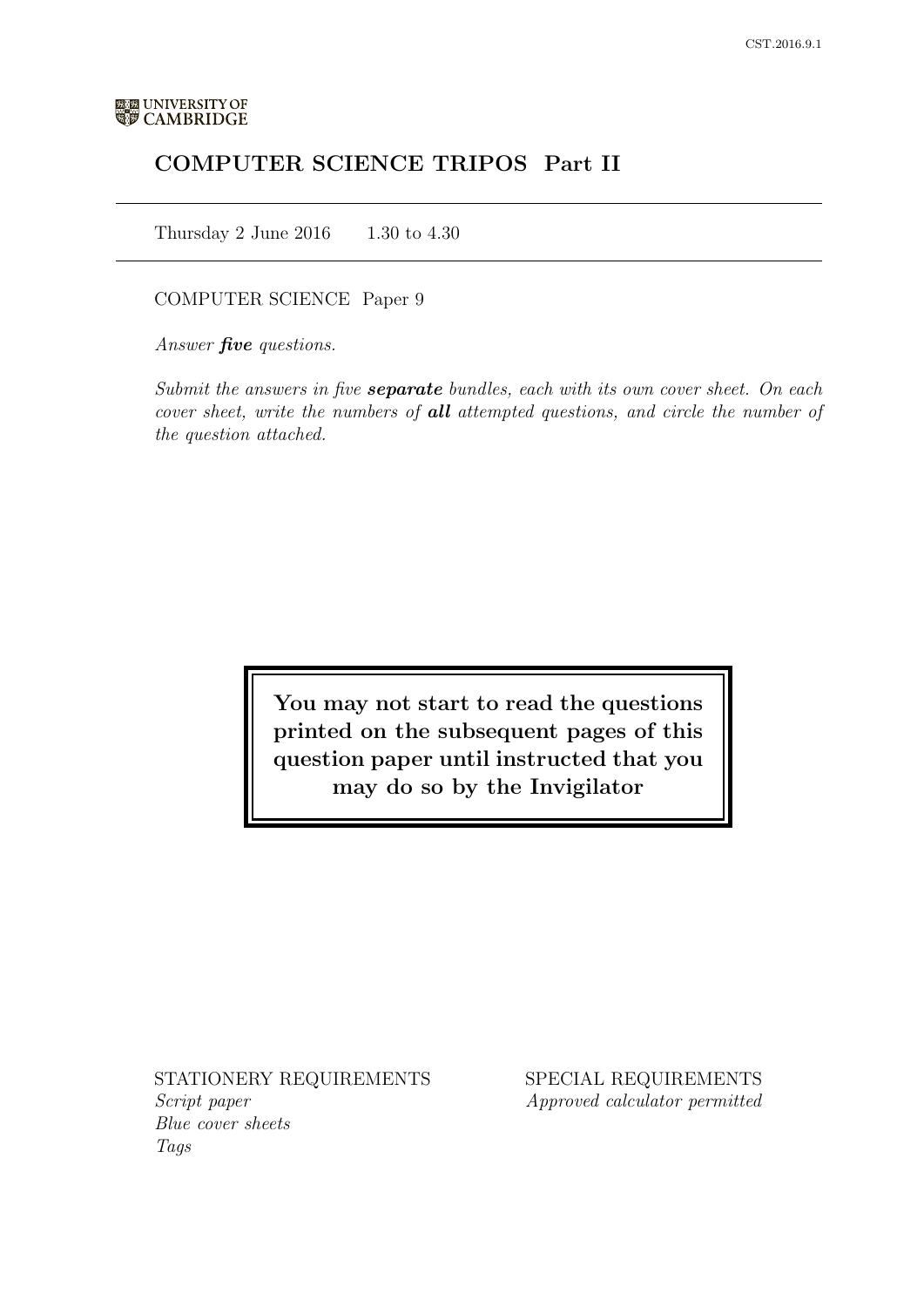#### 1 Advanced Algorithms

- (a) Explain the difference between PTAS and FPTAS, and give one example of a problem for which a FPTAS is known, and one example of a problem for which a PTAS is known but no FPTAS. [4 marks]
- (b) We consider an extension of the MAX-3-CNF problem, called MAX-4-CNF problem, where we are given a 4-CNF formula with m clauses, e.g.,  $(x_1 \vee \overline{x_3} \vee$  $x_4 \vee x_5$ )  $\wedge (\overline{x_1} \vee \overline{x_2} \vee x_3 \vee \overline{x_5})$   $\wedge \cdots$ , and the goal is to find an assignment of the variables  $x_1, x_2, \ldots, x_n$  that satisfies as many clauses as possible.
	- $(i)$  Design a randomised approximation algorithm and analyse its approximation ratio. (For full marks, the approximation ratio must be smaller than  $10/9.$ ) [4 marks]
	- $(ii)$  Express the MAX-4-CNF problem as an integer program. [4 marks]
	- (*iii*) Based on the construction from Part  $(b)(ii)$  or otherwise, describe an algorithm that performs randomised rounding on the solution of a linear relaxation. [3 marks]
	- (iv) Analyse the expected approximation ratio of the algorithm from Part  $(b)(iii)$ .

Hint: You may want to use the following two inequalities. Firstly, for any non-negative numbers  $a_1, a_2, \ldots, a_k$ , we have

$$
\left(\prod_{i=1}^k a_i\right)^{1/k} \le \frac{\sum_{i=1}^k a_i}{k}.
$$

Secondly, for any integer  $k \geq 2$  and  $0 \leq a \leq 1$ ,

$$
1 - \left(1 - \frac{a}{k}\right)^k \ge \left(1 - \left(1 - \frac{1}{k}\right)^k\right) \cdot a.
$$

[5 marks]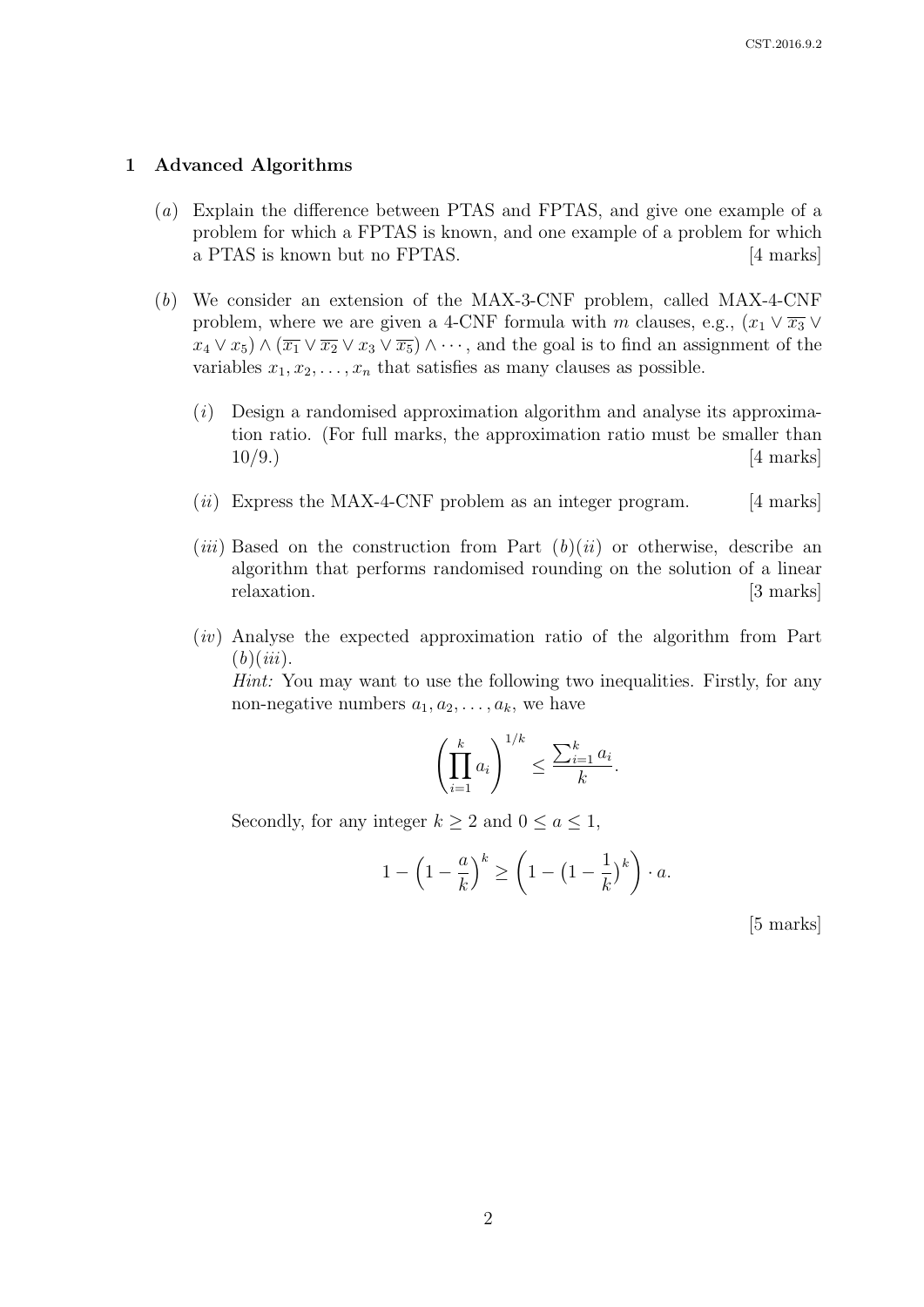### 2 Bioinformatics

- (a) Explain the steps and the complexity of the Hirschberg algorithm and illustrate them with an example. [7 marks]
- (b) Give one example why the multiple alignment, as implemented in the software Clustal, needs a guide tree. [5 marks]
- (c) Explain what an amino acid exchange propensity matrix is and how you would construct it. [3 marks]
- $(d)$  Explain with an example why a compression algorithm is often needed in genome  $\alpha$  assembly.  $[5 \text{ marks}]$

### 3 Computer Systems Modelling

Consider a M/M/1 queueing system with an arrival rate  $\lambda > 0$  and a service rate  $\mu > 0$  where  $\rho = \lambda / \mu < 1$ .

- (a) Derive the distribution for  $N$ , the total number of customers present in the queueing system in equilibrium. [6 marks]
- (b) Suppose that the queueing system is in equilibrium. For each of the following terms define the quantity and determine its value:
	- (i) utilization
	- $(ii)$  throughput
	- $(iii)$  mean number of customers present in the system
	- $(iv)$  mean time spent by a customer in the system

[8 marks]

(c) Now suppose that the arrival rate and service rate are both scaled by a factor of  $s > 0$ . For each of the four quantities in part (b) determine their new values and explain your findings. [6 marks]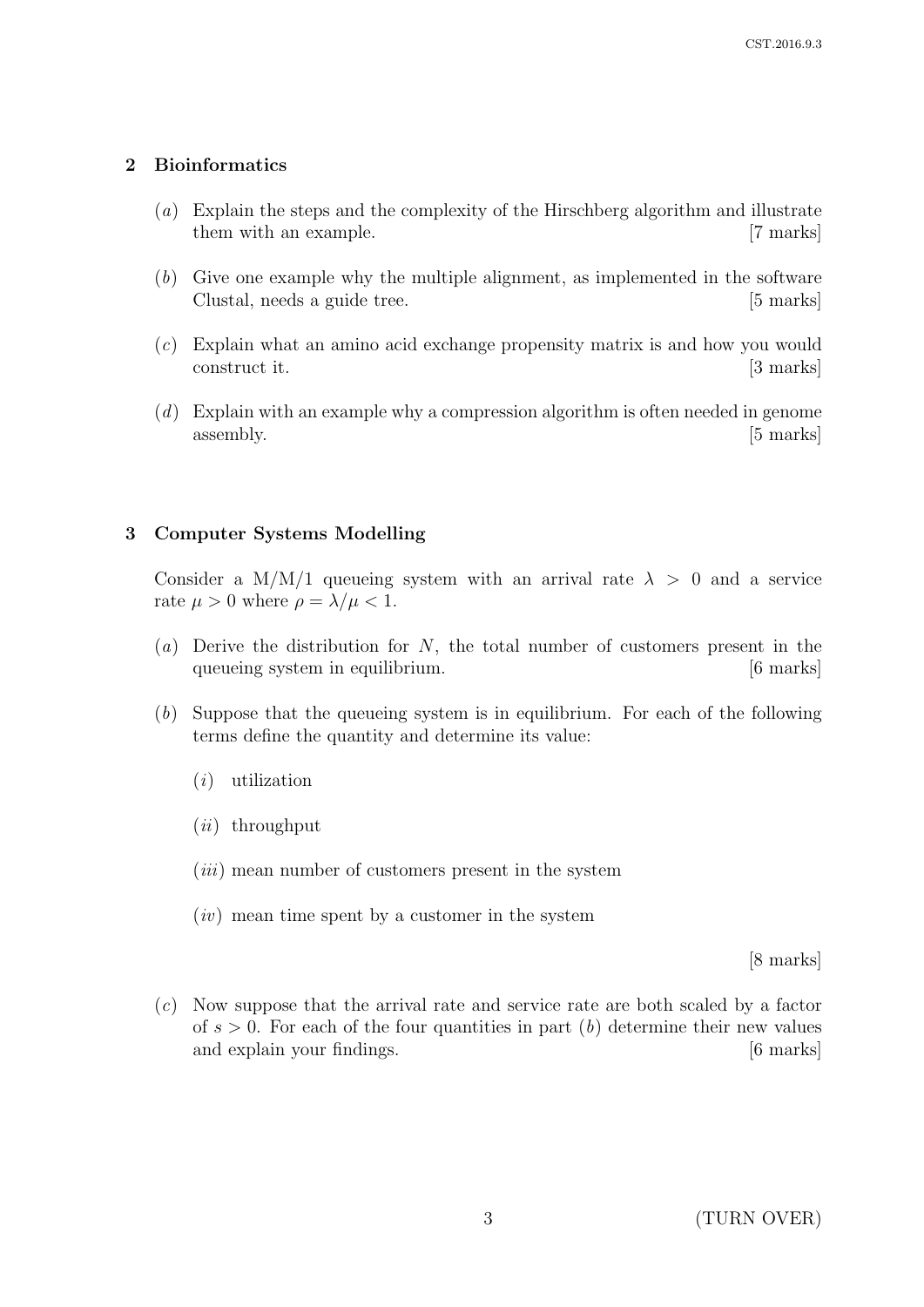### 4 Computer Vision

- (a) Present five experimental observations about human vision that support the thesis that what we see is explicable only partly by the optical image itself, but is more strongly determined by top-down knowledge, model-building and inference processes. [5 marks]
- (b) Discuss the use of texture gradients as a depth cue in computer vision. How can texture gradients be measured? What role can Fourier analysis play in this? What ancillary "metaphysical" assumptions must be invoked by a vision algorithm in order to make the inference task well-posed and thereby make such computations possible? You may find it helpful to refer to the following figures: [5 marks]



#### (c) Briefly define each of the following concepts as it relates to vision:

| (i) | "signal-to-symbol converter"                       | $[2 \text{ marks}]$ |
|-----|----------------------------------------------------|---------------------|
|     | $(ii)$ Hadamard's criteria for well-posed problems | $[2 \text{ marks}]$ |
|     | $(iii)$ correspondence problem                     | $[2 \text{ marks}]$ |
|     | $(iv)$ reflectance map                             | [2 marks]           |
| (v) | Bayesian prior and its role in visual inference    | $ 2 \text{ marks} $ |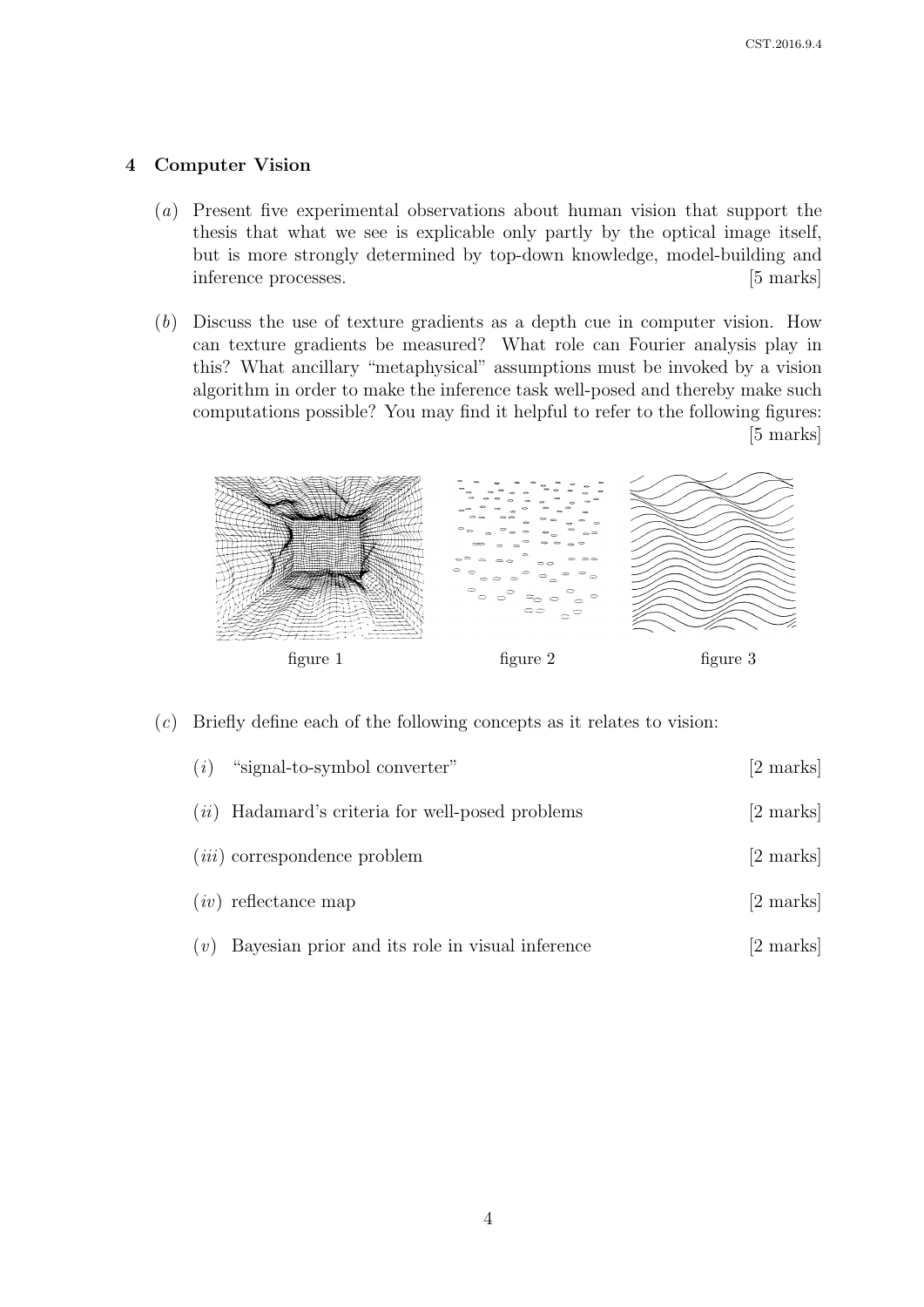#### 5 Denotational Semantics

For all PCF types  $\tau$  and all  $M \in \mathrm{PCF}_{\tau \to bool}$ , let  $M^{\#} \subseteq \llbracket \tau \rrbracket$  be defined as

$$
M^{\#} = \{ d \in [\![\tau]\!] \mid [M][d] = \text{true} \}
$$

Indicate whether the following statements are true or false, respectively providing a proof or a counterexample. You may use any standard results provided that you state them clearly.

- (a) For all PCF types  $\tau$  and all  $M, N$   $\in$  PCF<sub> $\tau \rightarrow bool$ </sub>, if  $M^{\#}$   $\subseteq N^{\#}$  then  $\vdash M \leq_{\text{ctx}} N : \tau.$  [5 marks]
- (b) For all PCF types  $\tau$  and all  $M, N \in {\rm PCF}_{\tau \to bool}$ , if  $\vdash M \leq_{\text{ctx}} N : \tau$  then  $M^{\#} \subset N^{\#}$ . [5 marks]
- (c) For all PCF types  $\tau$  and all  $M, N \in PCF_{\tau \to bool}$ , there exists  $P \in \mathrm{PCF}_{(\tau \to bool) \to ((\tau \to bool) \to (\tau \to bool))}$  such that  $(P M N)^{\#} = M^{\#} \cap N^{\#}.$ [5 marks]
- (d) For all PCF types  $\tau$  and all  $M, N \in {\rm PCF}_{\tau \rightarrow bool}$ , there exists  $P \in \mathrm{PCF}_{(\tau \to bool) \to ((\tau \to bool) \to (\tau \to bool))}$  such that  $(P M N)^{\#} = M^{\#} \cup N^{\#}.$

Hint: Consider the fact, for which you need not provide a proof, that there is no PCF-definable function  $f \in (\mathbb{B}_{\perp} \to (\mathbb{B}_{\perp} \to \mathbb{B}_{\perp}))$  such that  $f$  true  $\perp$  =  $f \perp true = true$  and  $f$  false false  $\neq true$ . [5 marks]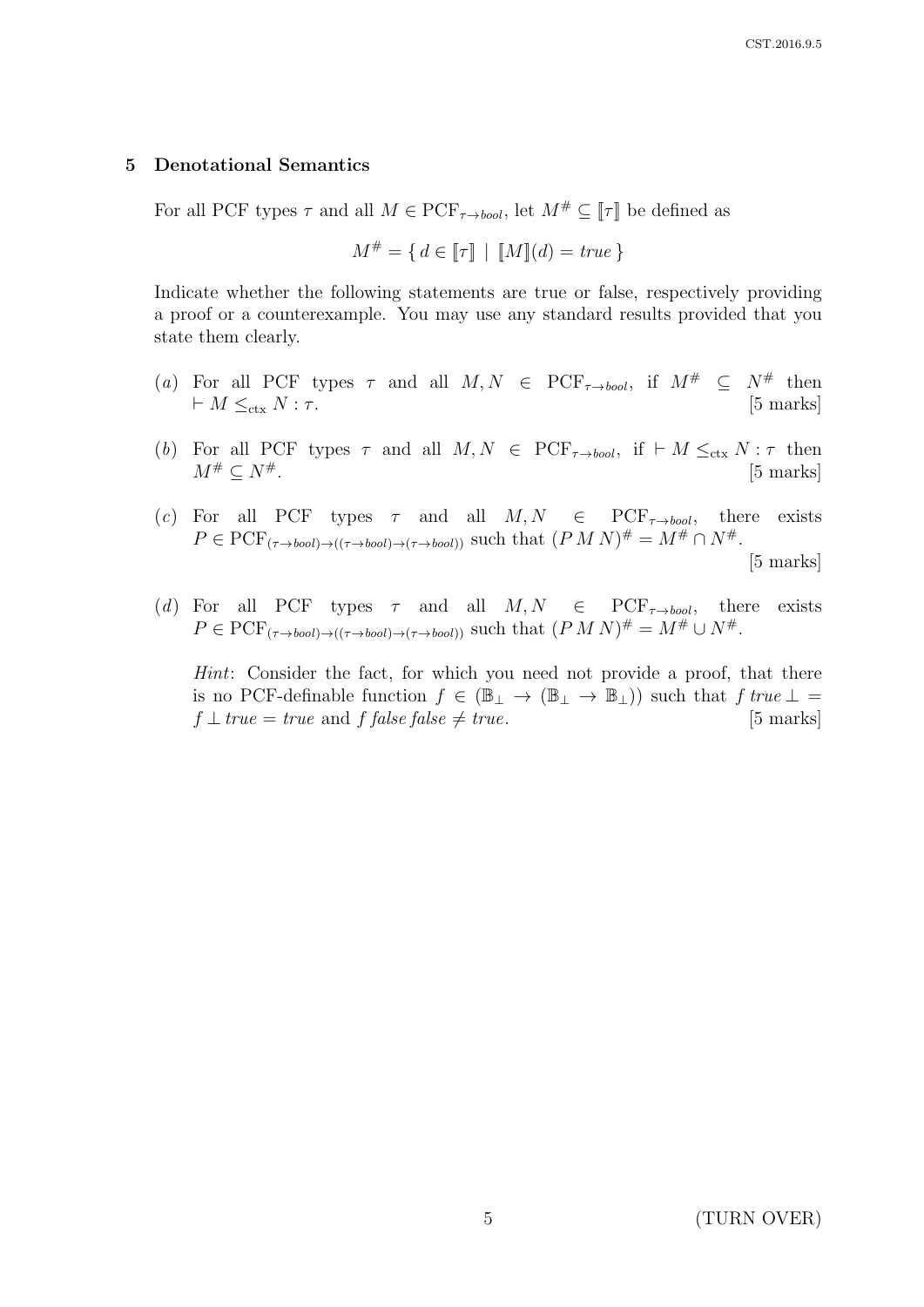#### 6 Digital Signal Processing

(a) Let  $\delta$  be the Dirac delta function and  $T, b > 0$  be time intervals. Give the Fourier transform

$$
X(f) = \int_{-\infty}^{\infty} x(t) e^{-2\pi j f t} dt
$$

of the following two functions:

(i) 
$$
x(t) = c_T(t)
$$
, where  $c_T(t) = \sum_{n=-\infty}^{\infty} \delta(t - nT)$  [3 marks]

(*ii*) 
$$
x(t) = r_b(t)
$$
, where  $r_b(t) = \begin{cases} 1 & \text{if } |t| < b \\ \frac{1}{2} & \text{if } |t| = b \\ 0 & \text{otherwise} \end{cases}$  [5 marks]

(b) Consider this periodic, binary, square-wave clock signal  $p(t)$ , with period T, duty cycle 0.5 and maximum amplitude 1:



Show that its Fourier transform is

$$
P(f) = \frac{1}{2}\delta(f) + \frac{1}{2\pi} \cdot \sum_{k=-\infty}^{\infty} \delta\left(f - \frac{2k+1}{T}\right) \cdot \frac{(-1)^k}{k + \frac{1}{2}}.
$$

*Hint*: Use the answers from part  $(a)$ . [8 marks]

(c) Real-world digital signals need some time to transition between low and high. What is the Fourier transform of the periodic, trapezoid-wave clock signal  $q(t)$ , shown below, with period  $T$  and transition time  $T/4$ ?



[4 marks]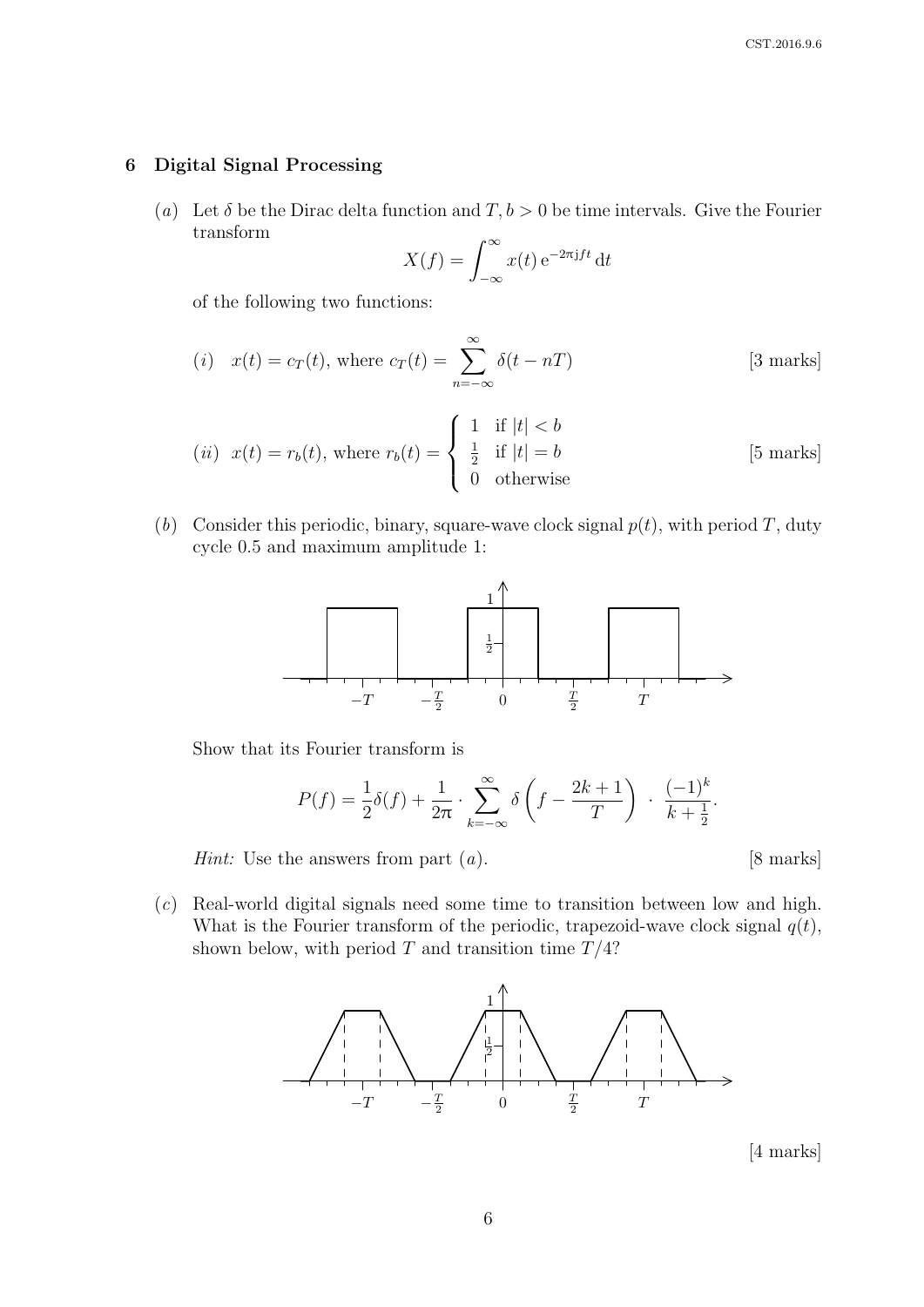# 7 Information Theory

- (a) A continuous communication channel adds Gaussian white noise to signals transmitted through it. The ratio of signal power to noise power is 30 decibels, and the frequency bandwidth of this channel is 10 MHz. Roughly what is the information capacity  $C$  of this channel, in bits/second? [5 marks]
- (b) Explain the comb function,  $\text{comb}(t) = \delta_X(t)$ , its role in the sampling theorem, its self-Fourier property, and the constraint on the spacing of the comb's tines that is required in both the signal domain and consequently in the Fourier domain in order to reconstruct exactly, from discrete samples, a signal having no frequency components higher than W. [10 marks]
- (c) Explain what Logan's Theorem asserts about the richness of the zero-crossings in signals strictly bandlimited to one octave (as illustrated in the figure below). Consider an amplitude-modulated signal such as  $f(t) = [1 + a(t)] c(t)$ , where  $c(t)$ is a pure sinusoidal carrier wave and its modulating function is  $[1 + a(t)] > 0$ . What would Logan's Theorem say about the information contained in its zero-crossings? Name one intended application, and at least one algorithmic difficulty, of Logan's theorem.



[5 marks]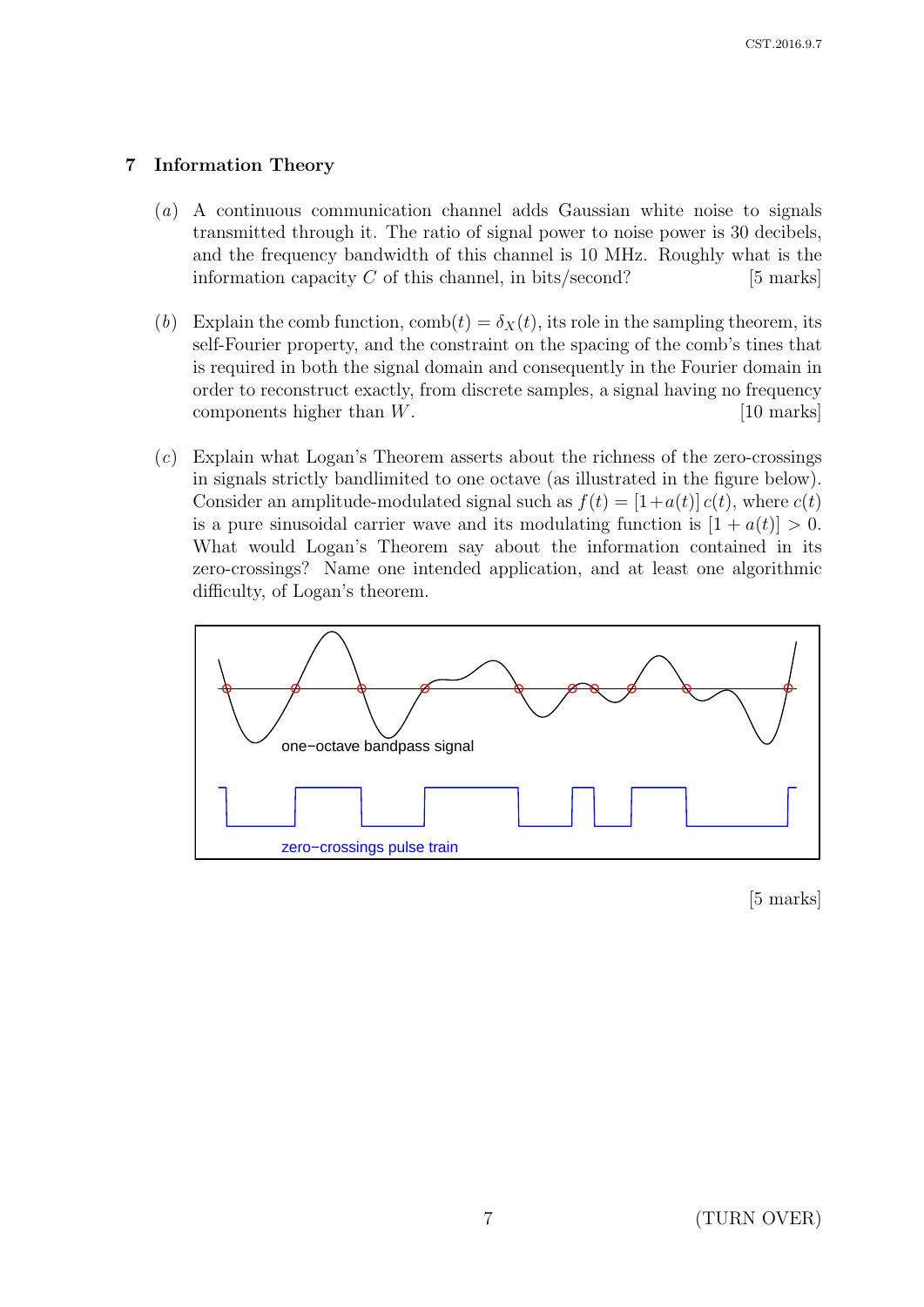#### 8 Natural Language Processing

- (a) Give three examples of NLP tasks, apart from sentiment classification, that are typically treated as supervised classification problems. Describe the tasks briefly. [3 marks]
- $(b)$  Describe the Naïve Bayes classifier and how it would apply to sentiment classification. [5 marks]
- $(c)$  What is the "naïve" assumption behind Naïve Bayes and does this assumption hold for language-based classification tasks? [3 marks]
- (d) What are the limitations of the bag-of-words features in sentiment classification? What other features would you use to address these limitations? Illustrate your suggestions with linguistic examples. [5 marks]
- $(e)$  Discuss the evaluation of sentiment classification systems. [4 marks]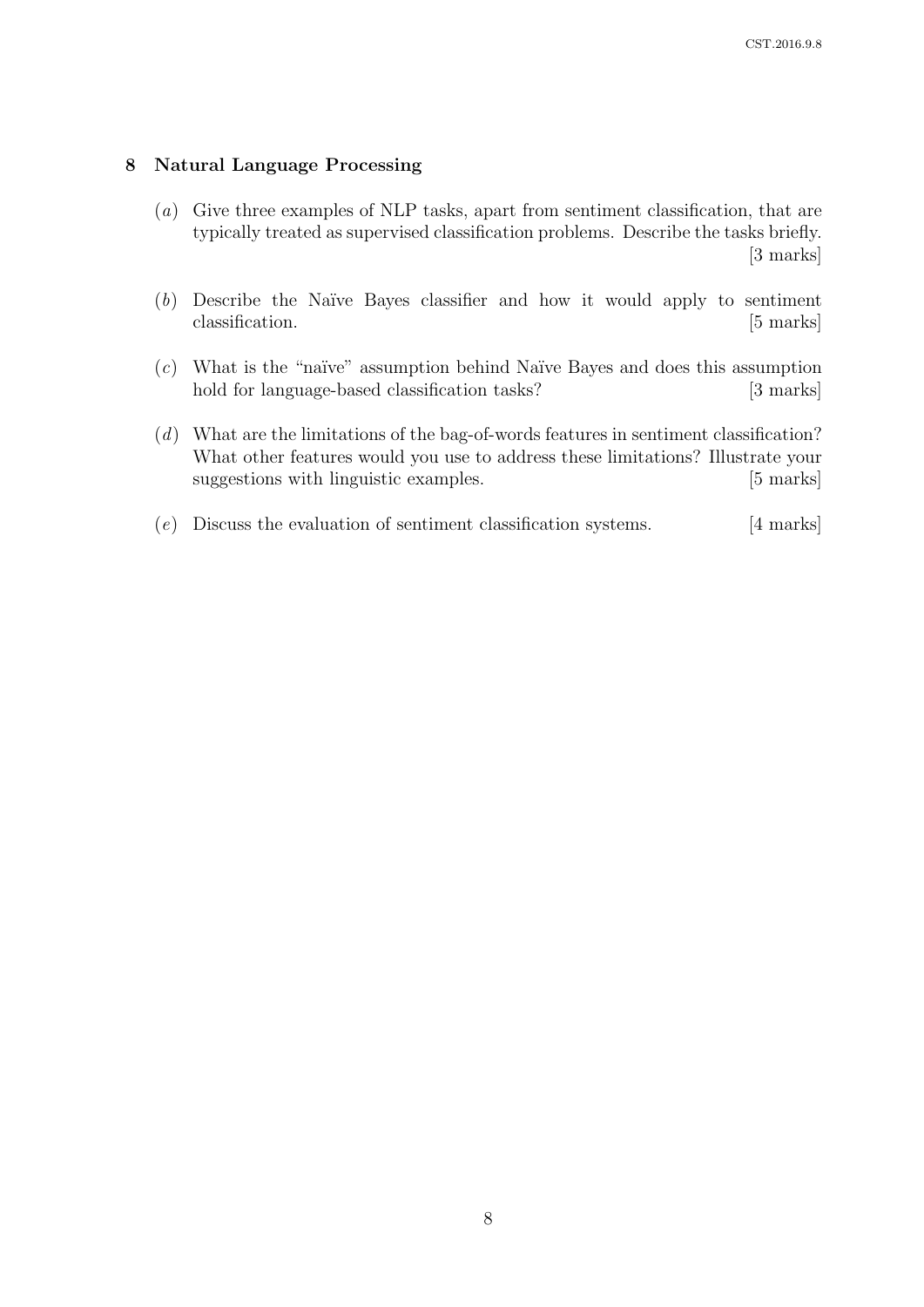### 9 Optimising Compilers

(a) Explain the scenario in which a strictness analyser is used to optimise a program. Your answer should consider the following: for what languages strictness optimisation is useful, where it is beneficial to be able to place strict or non-strict annotations on a program (seeing the strictness analyser as a black-box oracle), and how such annotations can safely allow an optimiser to represent strict or non-strict values differently at run time. Give an example program which has different run-time space complexity before and after strictness optimisation.

[5 marks]

- (b) One implementation for a strictness analyser determines strictness functions associated with each user-defined or built-in function. Given a user-defined function taking n integer arguments to an integer result, state the domain and range of its associated strictness function. How can such a strictness function be used to produce the strict or non-strict annotations in Part  $(a)$ ? [3 marks]
- (c) Give a data structure suitable for representing strictness functions within a strictness analyser. Can ordinary functions be used? Would your data structure represent strictness functions  $\lambda(x, y, z)$ .  $x \wedge (y \vee z)$  and  $\lambda(x, y, z)$ .  $(x \wedge y) \vee (x \wedge z)$ differently? Would these two strictness functions enable different strictness optimisations in Part  $(a)$ ? [4 marks]
- (d) Give the strictness functions for the following source-language functions.
	- $(i)$  The built-in addition and 3-argument conditional functions. [2 marks]
	- $(ii)$  A built-in *parallel-if* function, which evaluates all its three arguments in parallel, and returns a result as soon as enough of its arguments terminate. This includes returning value  $v$  when the second and third arguments evaluate to  $v$  even if the first argument is still computing. [2 marks]
	- $(iii)$  The user-defined function f defined by

 $f(x,y,z,t,u) =$ if x=0 then y else  $f(x-1, t+2, u+3, y*4, z*5)$ ; [4 marks]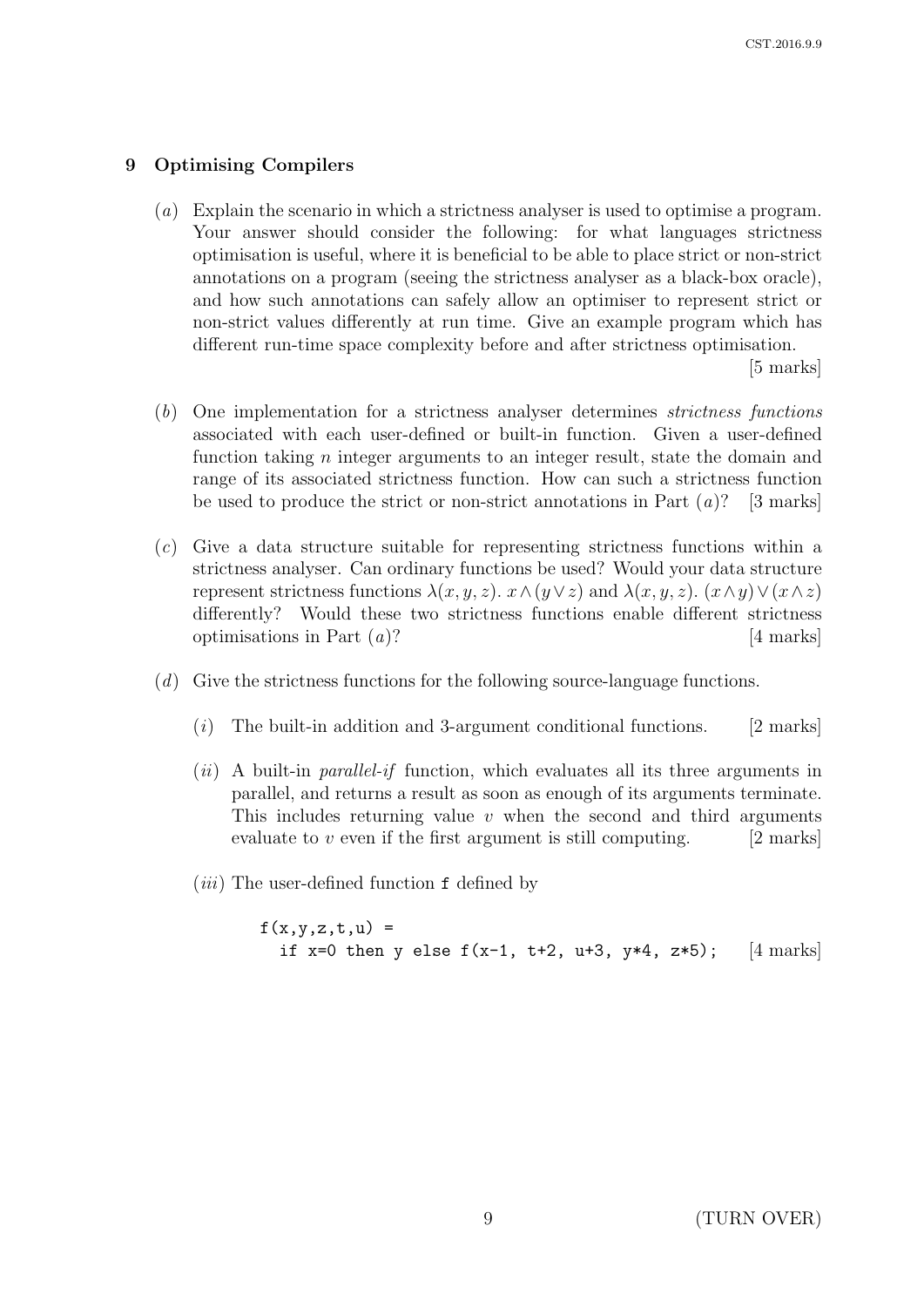#### 10 Principles of Communications

(a) A simple packet switch fabric, such as that illustrated below, can experience head of line blocking. Explain what this is, and how it can be mitigated by clocking the output lines faster, or by combining queuing and scheduling access to the inputs carefully.



[10 marks]

(b) Weighted fair queueing is a complex system devised to support performance guarantees, e.g. for latency for some users and capacity for other users, in routers in the Internet. Explain how and why we can make use of a much simpler queuing system for data centre networks.

[10 marks]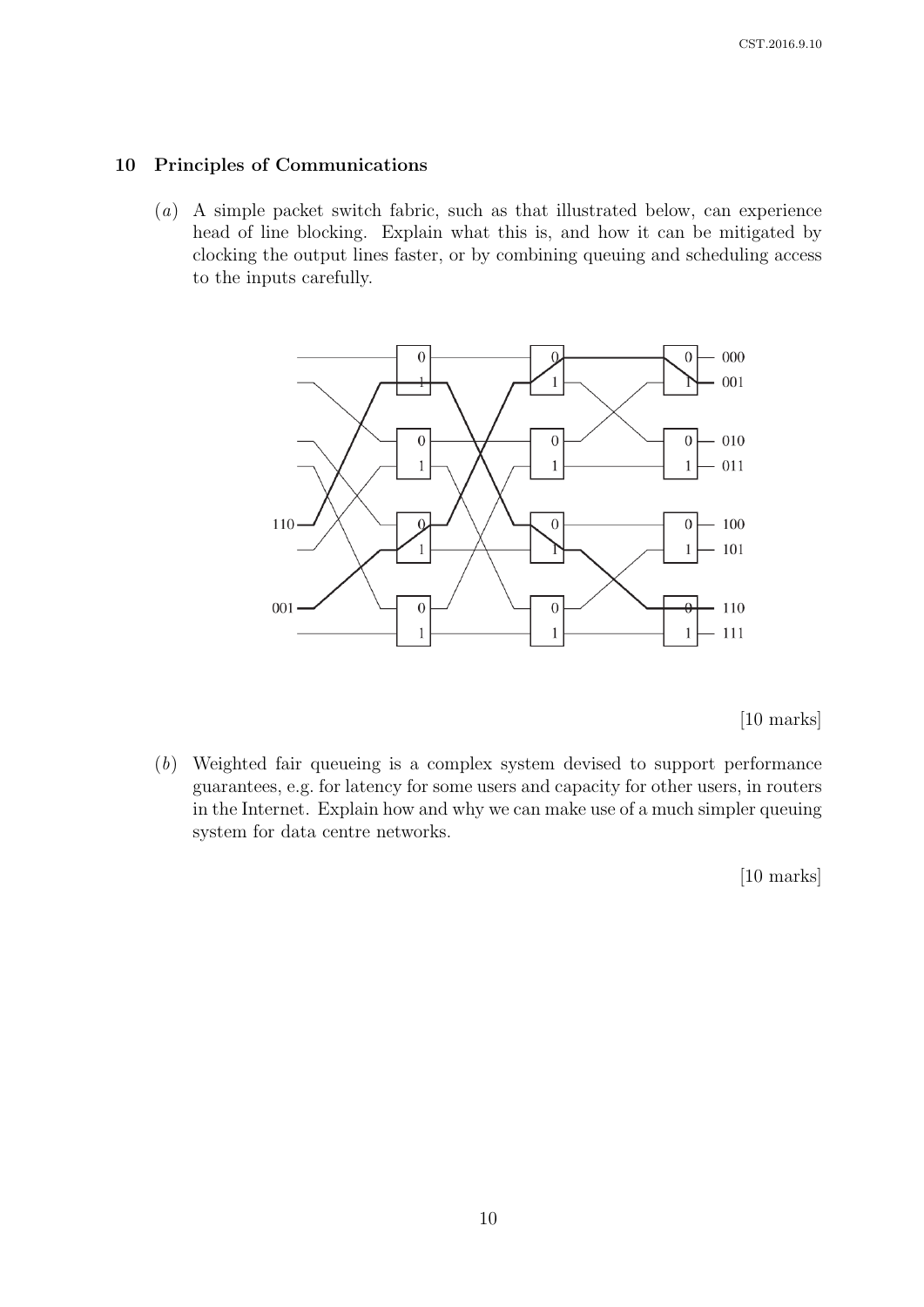# 11 System-on-Chip Design

- (a) Describe two key features of each of these three forms of RTL: Structural, Behavioural, Synthesisable. [6 marks]
- (b) What is the purpose of an RTL 'generate' statement and what is its equivalent in Bluespec or Chisel ? [4 marks]
- (c) Define high-level logic synthesis and high-level modelling of hardware, saying what purpose they serve. [6 marks]
- (d) Which forms of RTL or high-level model are best for estimating the performance and energy use of a hardware design and why? [4 marks]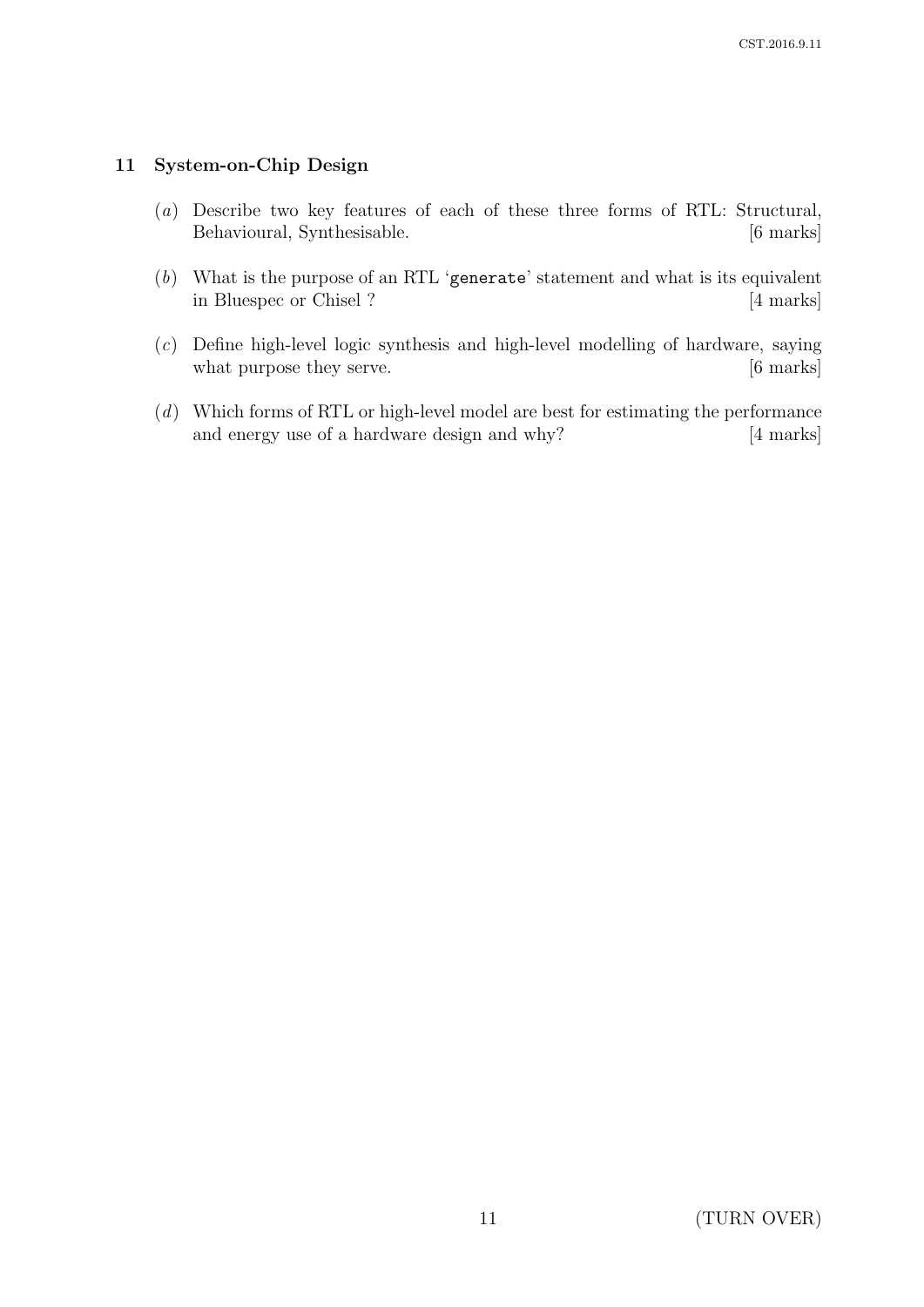## 12 Hoare Logic and Model Checking

- (a) Suppose we have a representation of a computer system, either as a set of axioms Γ specifying its behaviour or as a model  $M$ , along with a property φ which we expect to hold (but which may not hold due to programming errors). Give two reasons why we might prefer to model-check  $\mathcal{M} \models \phi$  rather than use logical inference to prove  $\Gamma \vdash \phi$ . [2 marks]
- (b) Assuming a given set  $AP$  of atomic properties, ranged over by p, give the syntax of LTL formulae  $\phi$ . (It is not necessary to be encyclopaedic—full marks can be obtained by including four constructs not present in classical logic.) Explain how an LTL formula is interpreted as true or false in a model. It suffices to consider two temporal operators along with conjunction and an atomic property  $p.$  [7 marks]
- $(c)$  Suppose p is an atomic property. Give informal explanations of the two properties  $G(F \, p)$  and  $F(G \, p)$ . State, giving reasons, whether the properties are equivalent or whether one implies the other. [3 marks]
- (d) Consider a program consisting of the following two threads where WORK is an unspecified unit of work not involving variables A or B. The threads are executed on a scheduler which first sets A and B to zero and then repeatedly and non-deterministically chooses to execute a whole line of code from either the left or right thread. An AWAIT e statement can only be scheduled if its condition  $e$ evaluates to true.

| L: AWAIT $A=0$ ; $A:=1$ ; |                        |                          | $M:$ AWAIT B=0; B:=1; |                        |                               |
|---------------------------|------------------------|--------------------------|-----------------------|------------------------|-------------------------------|
|                           | AWAIT $B=0$ ; $B:=1$ ; |                          |                       | AWAIT $A=0$ ; $A:=1$ ; |                               |
| WORK ;                    |                        |                          | WORK:                 |                        |                               |
|                           |                        | $A := 0$ ; B:=0; GOTO L; |                       |                        | $B := 0$ ; $A := 0$ ; GOTO M; |

Determine a Kripke structure model for this program, and draw it as a finite-state automaton. You should label one or more states of the automaton as satisfying the atomic property of deadlock. [5 marks]

(e) Give a temporal logic formula expressing that deadlock does not occur. For the program in Part  $(d)$ , would a model checker prove this formula or produce a counterexample trace? [3 marks]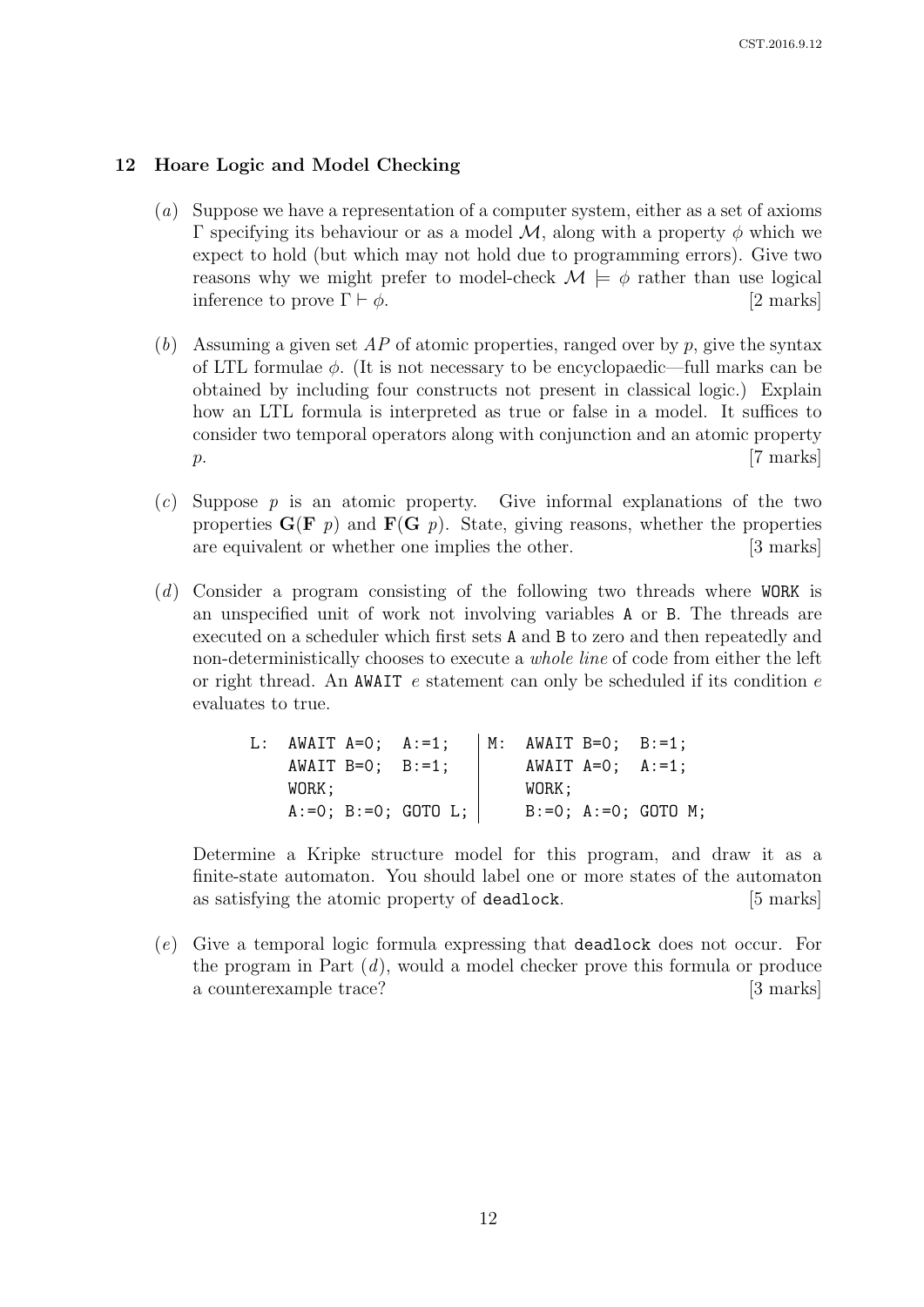### 13 Topical Issues

This question concerns tracking a vehicle to a parking space in a covered car park, where satellite navigation systems are unavailable. The vehicle is assumed to have an electronic map of the car park and to have been fitted with odometry sensors that provide the accumulated number of rotations made by a wheel and the direction the wheel is pointing in at any given moment. A particle filtering approach is used to track the car from the car park entrance. The car park layout is shown below, with dotted lines used to show parking bays:



- (a) Briefly describe the purpose of the prediction, correction and resampling stages of a particle filter. [6 marks]
- (b) Describe how the odometry information could be incorporated into the prediction stage and the map information into the correction stage. Why is odometry not typically incorporated into the correction stage, despite being a measurement? [6 marks]
- $(c)$  If the wheel radius were unknown, one solution is to use an average wheel radius and associate a large noise with any derived displacements in the particle filter. Explain why this is not optimal and suggest a better approach. You should illustrate your answer by considering a vehicle that parks in space A and another that parks in space B as shown in the figure above. [8 marks]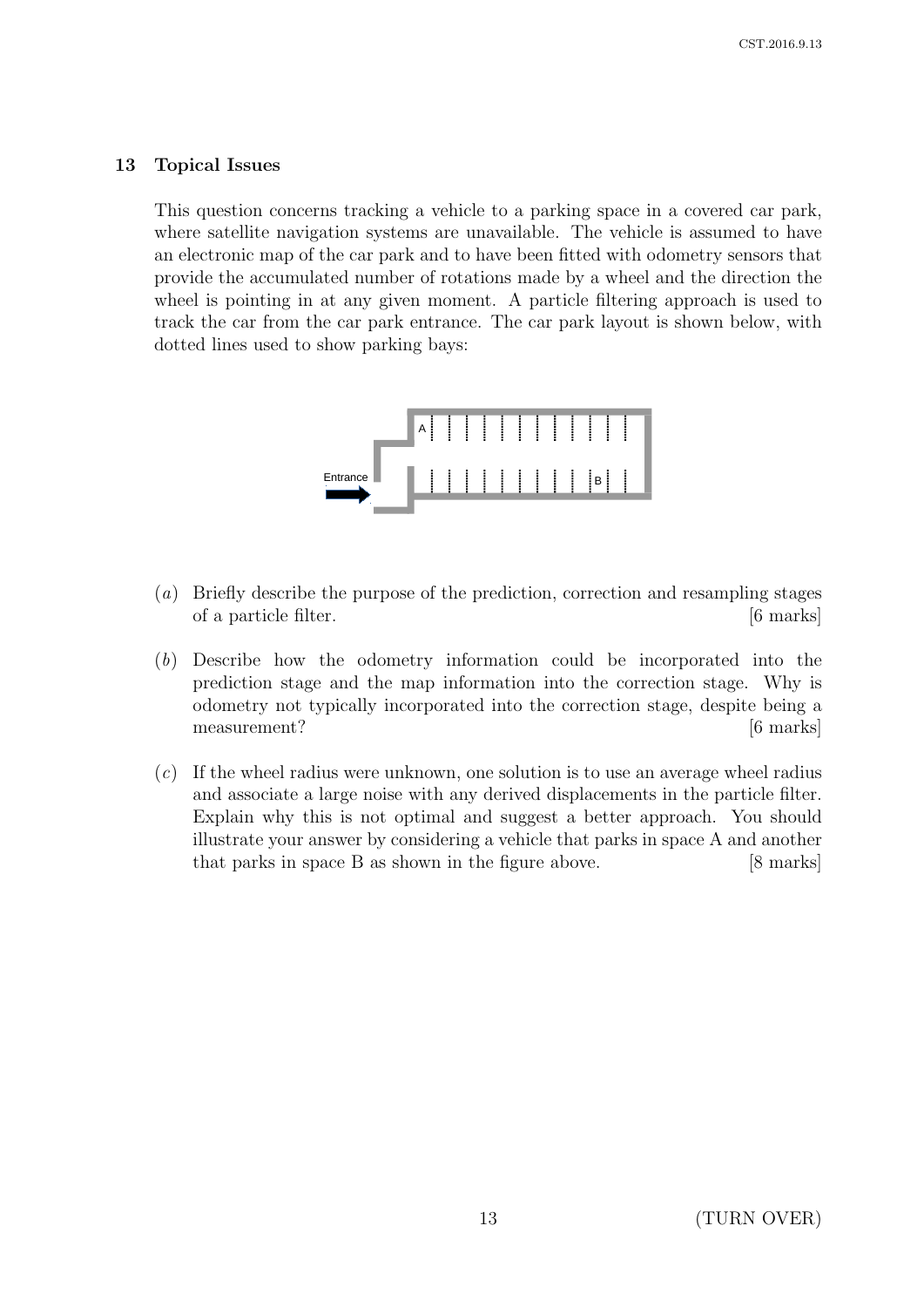#### 14 Topics in Concurrency

(a) For each of the following modal- $\mu$  assertions, write down the set of states in the following transition system which satisfy the given assertion.



- $(i)$   $[a]\langle b\rangle T$
- $(ii) \langle a \rangle[b]F$
- (iii)  $\nu X. \langle \rangle X$
- $(iv) \mu X. \langle \rangle X$
- (v)  $\nu X. \langle \rangle \langle \rangle X$  [5 marks]
- $(b)$  Let the set of states of an arbitrary transition system be S. The operation  $\varphi : \mathcal{P}(S) \to \mathcal{P}(S)$  is defined, for a set of states  $X \subseteq S$ , as follows:

 $\varphi(X) = [-|X| = \{y : \forall x \forall a \text{ if } y \stackrel{a}{\longrightarrow} x \text{ then } x \in X\}.$ 

Prove that  $x \in \varphi^n(\emptyset)$  if, and only if, all sequences (including the empty sequence) of transitions starting from state x are of length less than  $n$ . [6 marks]

 $(c)$  For the operation defined in part  $(b)$  there are transition systems for which

$$
\bigcup_{n\in\omega}\varphi^n(\emptyset)\quad\neq\quad \mu X.[-]X
$$

- (i) What can you immediately infer about the operation  $\varphi$ ? [2 marks]
- $(ii)$  Explain whether such transition systems can be finite. [2 marks]
- $(iii)$  Give an example of a transition system for which

$$
\bigcup_{n \in \omega} \varphi^n(\emptyset) \quad \neq \quad \mu X.[-]X
$$

[3 marks]

 $(iv)$  State when, in general, a state satisfies  $\mu X.[-]X.$  [2 marks]